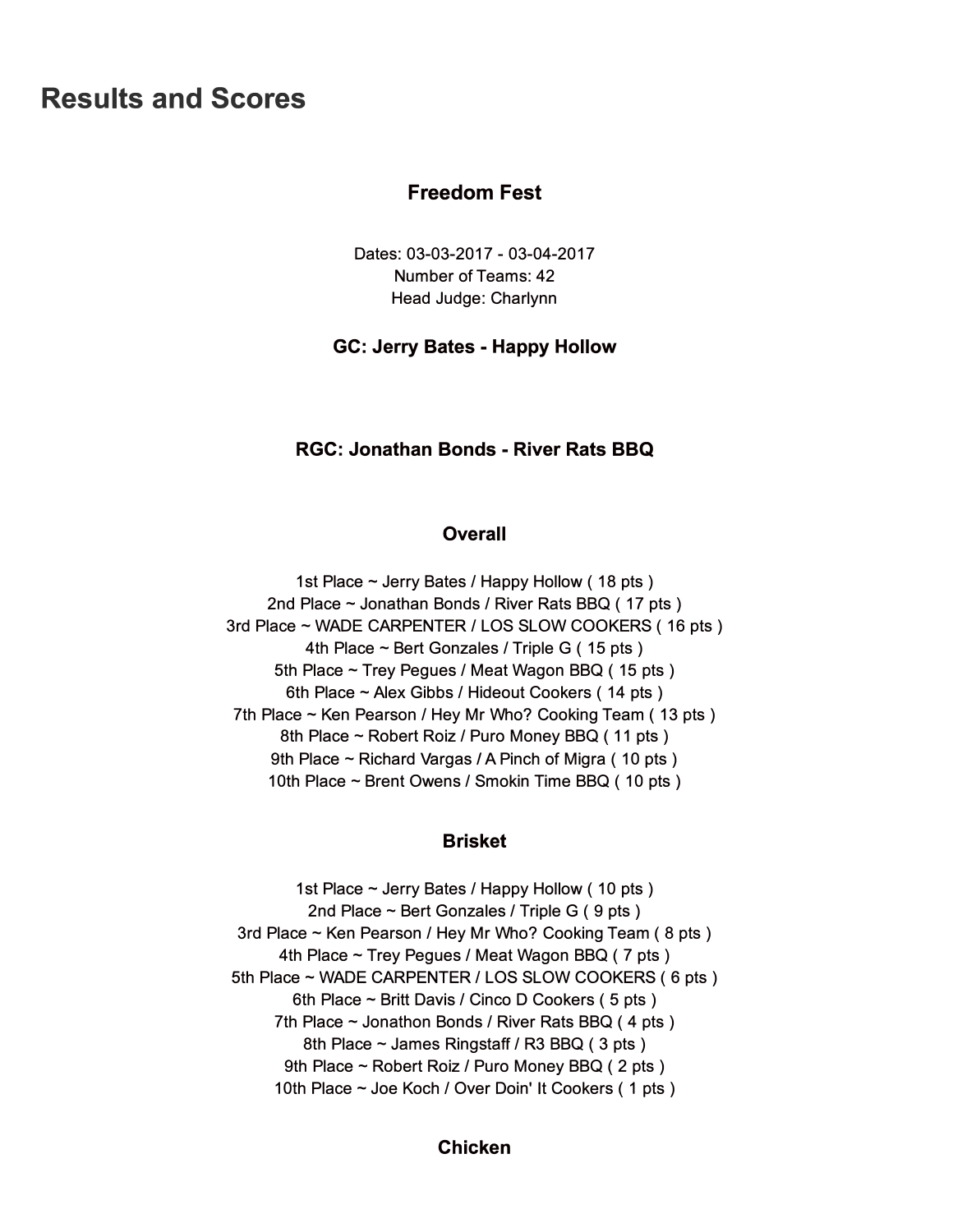1st Place ~ Brent Owens / Smokin' Time BBQ (10 pts) 2nd Place  $\sim$  Jonathan Bonds / River Rats BBQ (9 pts) 3rd Place - Robert Roiz / Puro Money BBQ ( 8 pts ) 4th Place ~ WADE CARPENTER / LOS SLOW COOKERS (7 pts) 5th Place  $\sim$  Bert Gonzales / Triple G (6 pts) 6th Place  $\sim$  Alex Gibbs / Hideout Cookers (5 pts) 7th Place  $\sim$  Rhett Butler / The Butler Did It (4 pts) 8th Place  $\sim$  Brian Zintgraff / Deuce's Wild (3 pts) 9th Place ~ Trey Pegues / Meat Wagon BBQ (2 pts) 10th Place  $\sim$  Keith Beckler / Commander Clearing (1 pts)

## **Pork Spare Ribs**

1st Place  $\sim$  Richard Vargas / A Pinch of Migra (10 pts) 2nd Place  $\sim$  Alex Gibbs / Hideout Cookers (9 pts) 3rd Place  $\sim$  Jerry Bates / Happy Hollow (8 pts) 4th Place  $\sim$  Ricci Pendley / Canyon Grillers (7 pts) 5th Place ~ Trey Pegues / Meat Wagon BBQ (6 pts) 6th Place ~ Ken Pearson / Hey Mr Who? Cooking Team (5 pts) 7th Place  $\sim$  Jonathan Bonds / River Rats BBQ (4 pts) 8th Place ~ WADE CARPENTER / LOS SLOW COOKERS (3 pts) 9th Place ~ Donald Alejandro / Prime Timerz (2 pts) 10th Place ~ Robert Roiz / Puro Money BBQ (1 pts)

## **Pork Butt**

### **Other Categories**

#### **Beans**

1st Place  $\sim$  Ben Hernandez / Sloppy Chops (10 pts) 2nd Place ~ Robbie Fayle / ConCan Mafia (9 pts) 3rd Place  $\sim$  Johnny Seibert / Frio Pecan Farm (8 pts)

# **Chefs Choice**

1st Place  $\sim$  Jerry Bates / Happy Hollow (10 pts) 2nd Place ~ Andy Sain / Come and Take It Cookers (9 pts) 3rd Place  $\sim$  Gary Burke / Smoke on This (8 pts)

### **Dessert**

1st Place ~ Ernie Moore / All About The Baste (10 pts) 2nd Place  $\sim$  Tommy Zavish / AGM Cookers (9 pts) 3rd Place  $\sim$  Britt Davis / Cinco D Cookers (8 pts)